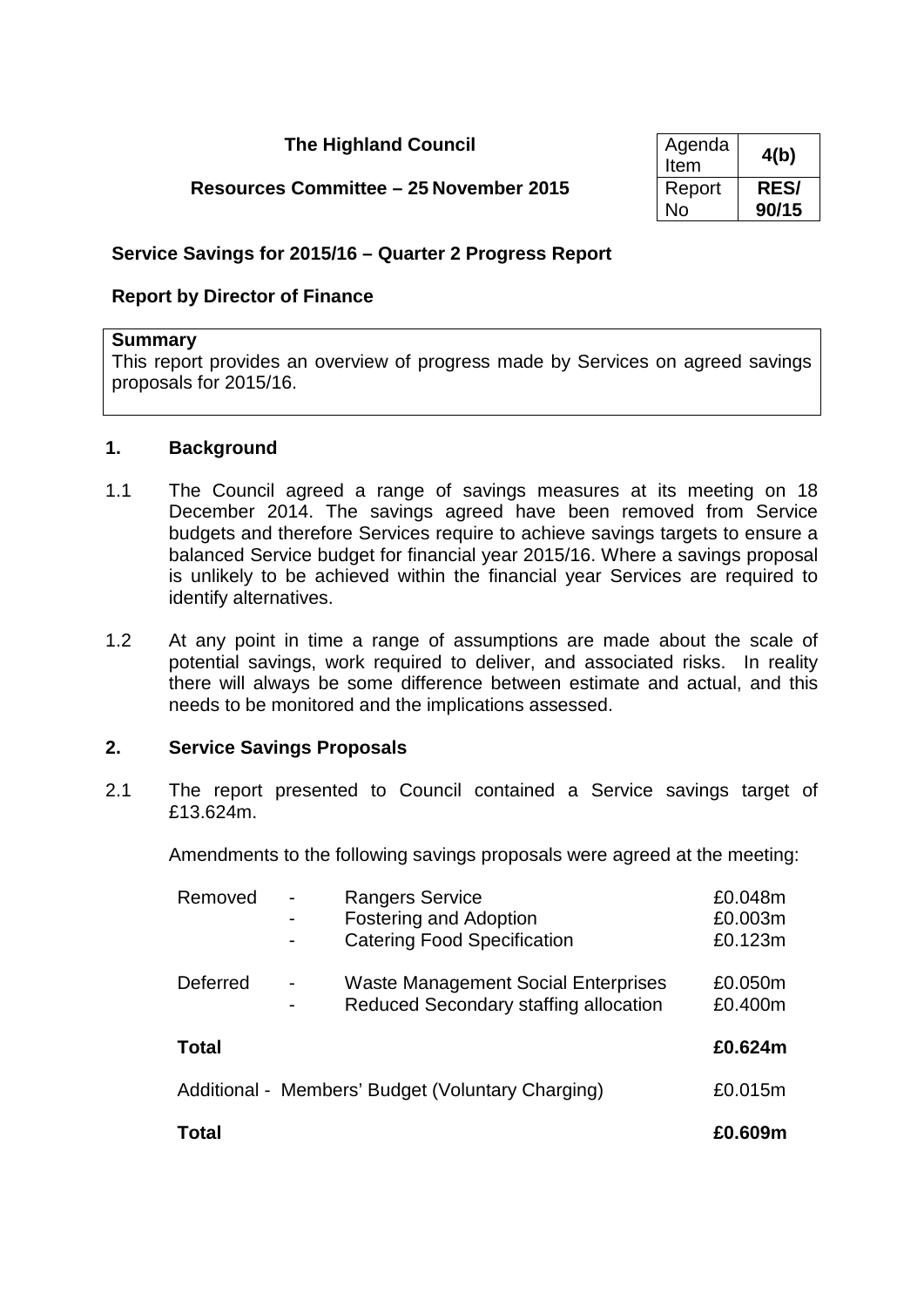To balance the budget, £0.500m was met by a one-off reduction in the level of the Community Challenge Fund, a one-off contribution of £0.050m from the Strategic Change and Development Fund and an increase of £0.059m to the Loan Charge savings target.

A further change to the savings proposals was made at the Council meeting on 25 June 2015 when the saving of **£0.120m** to Winter Maintenance was reversed.

The savings target is now as follows:

| <b>Total</b>                   | £12.895m |
|--------------------------------|----------|
| <b>Additional Proposals</b>    | £0.015m  |
| Proposals removed and deferred | £0.744m  |
| <b>Original Target</b>         | £13.624m |

- 2.2 The assessment of the Service Savings proposals at **Annex 1** shows that £10.310m (80%) are ranked Green, £0.030m Yellow, £1.783m Amber and £0.772m Red.
- 2.3 It is anticipated that of the savings ranked red, amber and yellow, £0.676m will be partially achieved, the detail on these savings is provided at **Annex 2**.
- 2.4 Services have identified alternative measures amounting to £1.894m to mitigate the impact of the savings currently ranked red, amber and yellow. The detail of these alternative measures is attached at **Annex 3**.
- 2.5 The alternative savings are short term and only mitigate the impact of non delivery of the savings in this financial year. In future years these same savings or long term alternative proposals will be required.

### **3. Conclusions**

- 3.1 At quarter 2, Services are making good progress in their efforts to achieve their savings targets and where proposals look unlikely to be realised alternatives have been identified. A shortfall of £0.015m is currently anticipated and efforts will continue throughout the financial year to balance the budget.
- 3.2 There are clearly a number of financial challenges in delivering a balanced budget. Whilst the original savings were (in some cases) ambitious they represented best estimates at the time of what could be achieved in the timescale. Some, particularly around schools PPP, were subject to discussions with contractors and had to be negotiated.
- 3.3 Clearly the issue around teacher numbers only arose after the budget was set, and this has caused some difficulty. The Care and Learning Service continues to manage all budget lines proactively and will do all it can to ensure a positive outcome. One of the techniques used, as in previous years, is to manage vacancies when they arise to deliver savings in the current year. This is being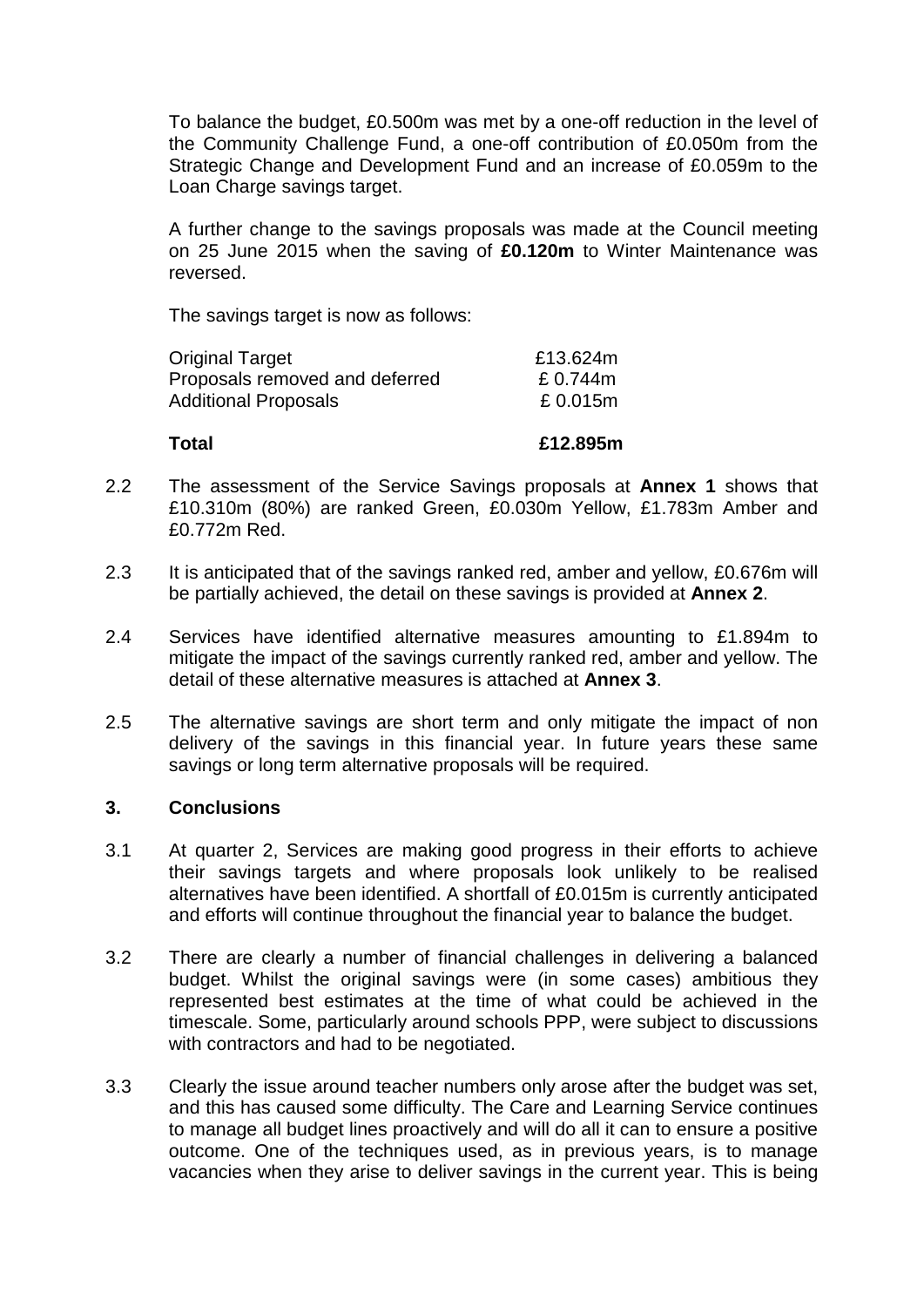done successfully, and is an important management tool, albeit the material impact on service delivery needs to be closely monitored to ensure standards and safe services. Whilst the current savings attributable to vacancy management is in excess of £1m this represents a small proportion of the overall staffing budget.

#### **4. Implications**

- 4.1 Resource implications are contained within this report.
- 4.2 There are no legal, equalities, climate change/Carbon Clever, risk, Gaelic or rural implications arising as a direct result of this report.

| <b>Recommendation</b>                                                                          |                                           |  |  |  |  |  |
|------------------------------------------------------------------------------------------------|-------------------------------------------|--|--|--|--|--|
| The Committee is asked to note the progress made by Services towards their<br>savings targets. |                                           |  |  |  |  |  |
| Designation:                                                                                   | Director of Finance                       |  |  |  |  |  |
| Date:                                                                                          | 13 November 2015                          |  |  |  |  |  |
| Author:                                                                                        | David Robertson Head of Corporate Finance |  |  |  |  |  |
| <b>Background Papers:</b>                                                                      | Revenue Budget and Council Tax 2015/16    |  |  |  |  |  |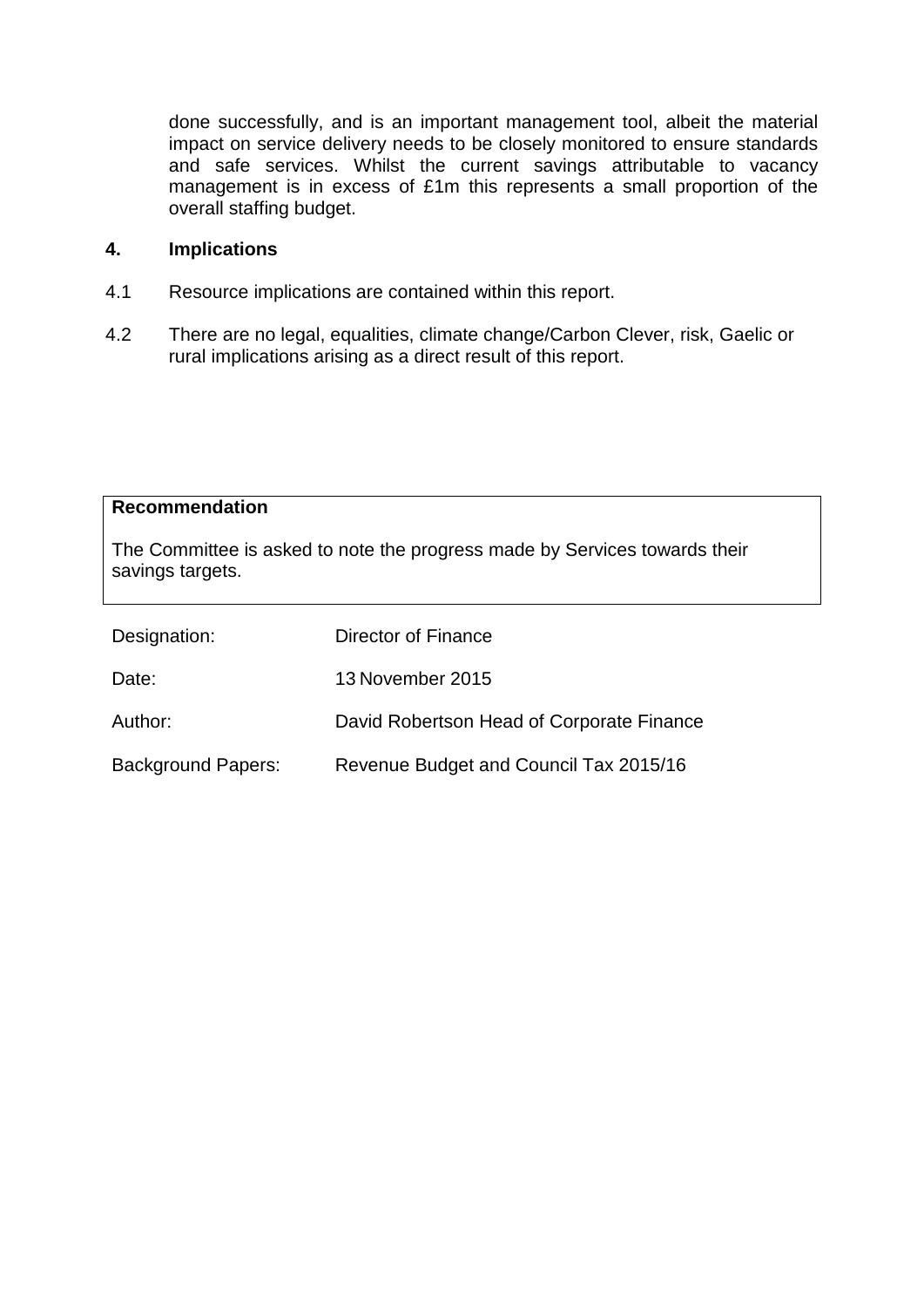#### **2015/16 Savings Monitoring - Quarter 2 Annex 1**

|                                 |                                                            |             |              |                    |                  |             |                                                               |                                                                | <b>Staff Impact</b>                                                                       |                                                              |                                                                                                  |                                                                             |                                                     |
|---------------------------------|------------------------------------------------------------|-------------|--------------|--------------------|------------------|-------------|---------------------------------------------------------------|----------------------------------------------------------------|-------------------------------------------------------------------------------------------|--------------------------------------------------------------|--------------------------------------------------------------------------------------------------|-----------------------------------------------------------------------------|-----------------------------------------------------|
| Service                         | 2015/16<br>Agreed<br><b>Budget</b><br><b>Savings</b><br>£m | Green<br>£m | Yellow<br>£m | <b>Amber</b><br>Em | <b>Red</b><br>£m | Total<br>£m | Projected<br>2015/16<br>Savings -<br>Green<br>Proposals<br>£m | Projected<br>2015/16<br>Savings -<br>Yellow<br>Proposals<br>£m | Projected<br>2015/16<br>Red, Amber & Savings from<br>Alternative<br><b>Measures</b><br>£m | <b>Total</b><br>Projected<br>2015/16<br><b>Savings</b><br>£m | 2015/16<br>Surplus/<br>(Shortfall)<br>Against<br>Agreed<br><b>Budget</b><br><b>Savings</b><br>£m | 2015/16<br><b>Staff Impact</b><br>per Agreed<br>Savings<br>Proposal<br>FTE. | 2015/16<br>Projected<br><b>Staff Impact</b><br>FTE. |
| Care & Learning                 | 5.960                                                      | 3.788       | 0.030        | 1.472              | 0.670            | 5.960       | 3.788                                                         | 0.335                                                          | 1.837                                                                                     | 5.960                                                        | 0.000                                                                                            | 35.5                                                                        | 16.6                                                |
| <b>Chief Executive's Office</b> | 0.263                                                      | 0.222       | 0.000        | 0.006              | 0.035            | 0.263       | 0.222                                                         | 0.026                                                          | 0.000                                                                                     | 0.248                                                        | $-0.015$                                                                                         | 2.0                                                                         | 0.5                                                 |
| Corporate Development           | 0.960                                                      | 0.960       | 0.000        | 0.000              | 0.000            | 0.960       | 0.960                                                         | 0.000                                                          | 0.000                                                                                     | 0.960                                                        | 0.000                                                                                            | 9.0                                                                         | 9.0                                                 |
| <b>Community Services</b>       | 2.937                                                      | 2.582       | 0.000        | 0.305              | 0.050            | 2.937       | 2.582                                                         | 0.315                                                          | 0.040                                                                                     | 2.937                                                        | 0.000                                                                                            | 23.5                                                                        | 23.5                                                |
| Development & Infrastructure    | 1.680                                                      | 1.663       | 0.000        | 0.000              | 0.017            | 1.680       | 1.663                                                         | 0.000                                                          | 0.017                                                                                     | 1.680                                                        | 0.000                                                                                            | 9.6                                                                         | 9.6                                                 |
| Finance                         | 1.095                                                      | 1.095       | 0.000        | 0.000              | 0.000            | 1.095       | 1.095                                                         | 0.000                                                          | 0.000                                                                                     | 1.095                                                        | 0.000                                                                                            | 20.0                                                                        | 20.0                                                |
| <b>Total Service Savings</b>    | 12.895                                                     | 10.310      | 0.030        | 1.783              | 0.772            | 12.895      | 10.310                                                        | 0.676                                                          | 1.894                                                                                     | 12.880                                                       | $-0.015$                                                                                         | 99.6                                                                        | 79.2                                                |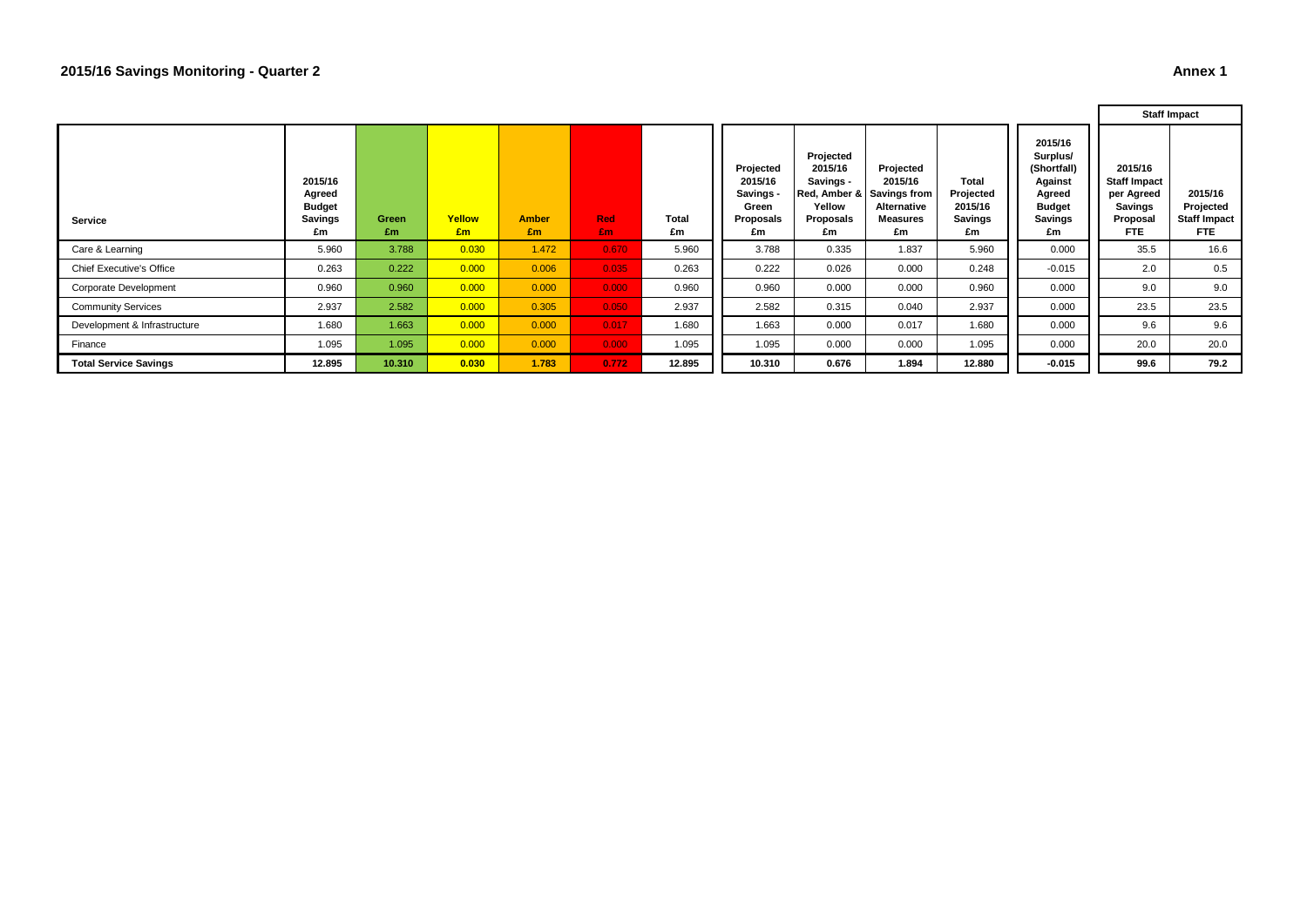# **2015/16 Savings Monitoring - Quarter 2 Annex 2 Savings Categorised as Red, Amber or Yellow**

| <b>Service</b> | Ref.            | <b>Activity Heading</b>     | <b>Savings Proposal</b>                                                                                                                                         | 2015/16<br>Agreed<br><b>Budget</b><br><b>Savings</b><br>£m | <b>Status</b><br>R A<br>Y G | 2015/16<br>Projected<br>Savings -<br>Red, Amber<br>& Yellow<br><b>Proposals</b><br>£m | <b>Comments</b>                                                                                                                                                                                                                                                                                                                                                                                                            |
|----------------|-----------------|-----------------------------|-----------------------------------------------------------------------------------------------------------------------------------------------------------------|------------------------------------------------------------|-----------------------------|---------------------------------------------------------------------------------------|----------------------------------------------------------------------------------------------------------------------------------------------------------------------------------------------------------------------------------------------------------------------------------------------------------------------------------------------------------------------------------------------------------------------------|
| C&L            | $\overline{34}$ | <b>Secondary Education</b>  | Remove any over entitlement teaching posts                                                                                                                      | 0.520                                                      | R                           | 0.000                                                                                 | Work is ongoing to reduce over entitlement<br>posts in particular schools, however, with<br>the requirement now to maintain teacher<br>numbers overall, there will not be a net<br>reduction in teacher posts across Highland.<br>At individual school level, all over<br>entitlement posts will be removed by<br>August 2016                                                                                              |
| C&L            | 41              | Secondary Education         | Introduce a standard timetabling structure<br>across Highland secondary schools, based<br>on 33 periods, which is the optimal staffing<br>and timetabling model | 0.150                                                      | R                           | 0.000                                                                                 | Having considered the impact of additional<br>school transport costs, implementation of<br>the 33 period week is not now expected to<br>deliver a net saving. Where<br>implementation has benefits for<br>operational/education reasons, this will still<br>be considered.                                                                                                                                                 |
| CEO            | 8               | <b>Members</b>              | Reduction in Members' budget & Additional<br>income through charging (voluntary)                                                                                | 0.035                                                      | R                           | 0.020                                                                                 | £20k budget reductions achieved and taken<br>at the start of the year. So far very little of<br>the £15k income target achieved. It may<br>increase later in the year as members put<br>their claims through but is currently less<br>than £500.                                                                                                                                                                           |
| <b>CS</b>      | 14              | <b>Taking Vehicles Home</b> | More rigorous monitoring of policy                                                                                                                              | 0.050                                                      | R                           | 0.010                                                                                 | Original savings proposal was an estimate<br>of what could be achieved. However a<br>detailed review of current practice, and<br>management monitoring, has not revealed<br>any persistent breach of policy, and the<br>savings target has therefore been revised<br>downwards. Whilst this is actually "good<br>news" it does leave a shortfall in the<br>savings target. Shortfall to be met from in-<br>year vacancies. |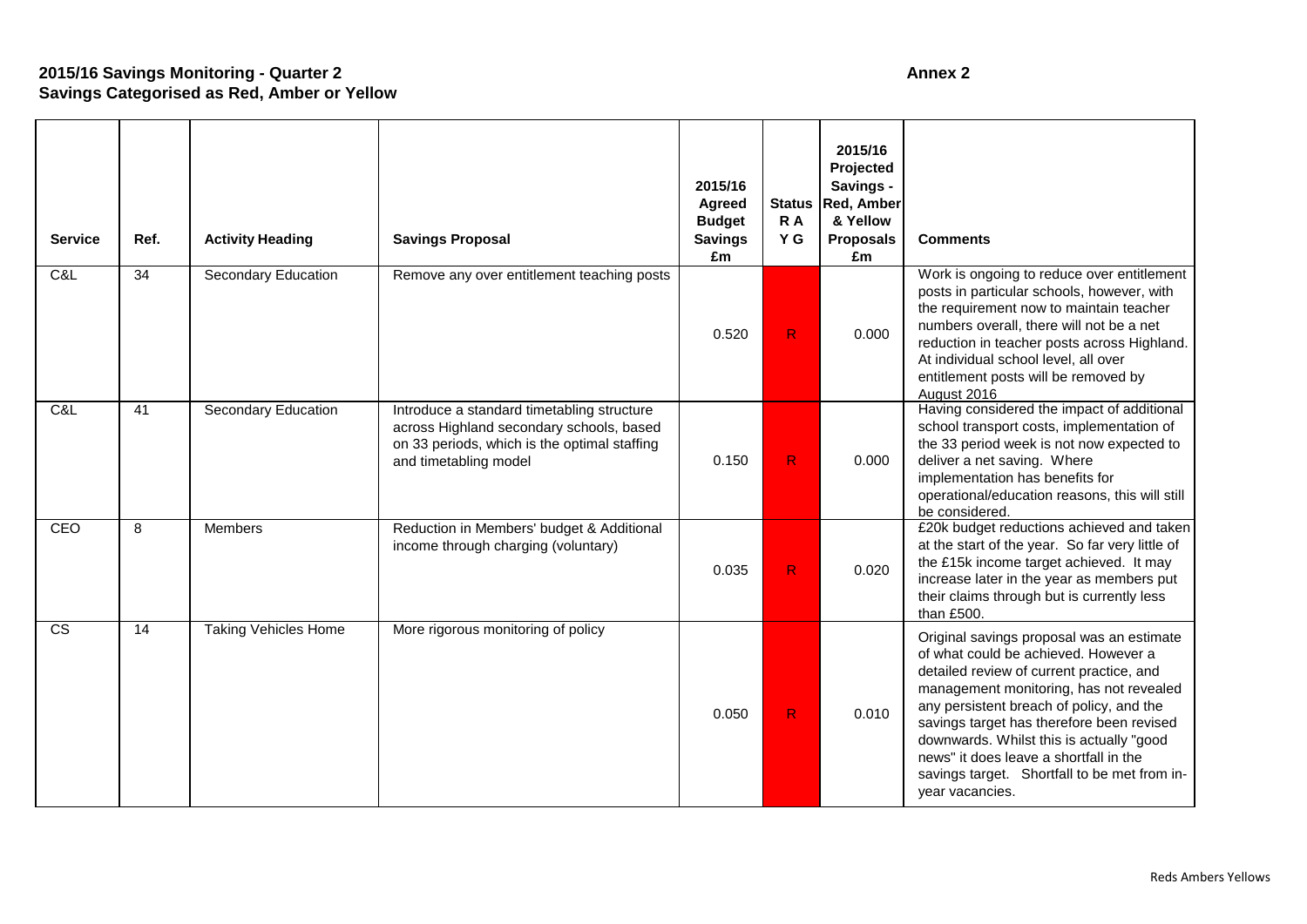| <b>Service</b> | Ref. | <b>Activity Heading</b>          | <b>Savings Proposal</b>                                                                                                                                                      | 2015/16<br>Agreed<br><b>Budget</b><br><b>Savings</b><br>£m | <b>Status</b><br>R A<br>Y G | 2015/16<br>Projected<br>Savings -<br><b>Red, Amber</b><br>& Yellow<br><b>Proposals</b><br>£m | <b>Comments</b>                                                                                                                                                                                                                                                                                                                                   |
|----------------|------|----------------------------------|------------------------------------------------------------------------------------------------------------------------------------------------------------------------------|------------------------------------------------------------|-----------------------------|----------------------------------------------------------------------------------------------|---------------------------------------------------------------------------------------------------------------------------------------------------------------------------------------------------------------------------------------------------------------------------------------------------------------------------------------------------|
| D&I            | 14   | <b>Glen Nevis Centre</b>         | Transfer of Glen Nevis Visitor Centre to<br>Highlife Highland                                                                                                                | 0.017                                                      | R                           | 0.000                                                                                        | This transfer was achieved on 1 April 2015.<br>However it has not achieved the level of<br>saving anticipated in the short term due to<br>initial one-off costs. Shortfall to be met from<br>increase in Planning & BW Fee Income in<br>the current financial year. However it is<br>expected that the savings will be achieved<br>in the future. |
| C&L            | 13   | Major School Capital<br>Projects | Savings arising from capital investment in<br>new schools projects. Savings derive from<br>staffing structures, energy efficiency<br>improvements, and other school budgets. | 0.150                                                      | $\overline{A}$              | 0.075                                                                                        | Fort William Schools savings on<br>programme. However Noss PS opening<br>delayed which is expected to impact on<br>savings in 15/16.                                                                                                                                                                                                              |
| C&L            | 22   | <b>Catering Services</b>         | Increased income generation - with a focus<br>on commercial opportunities and new income<br>sources.                                                                         | 0.030                                                      | A                           | 0.000                                                                                        | Opportunities being explored but impacted<br>by loss of existing contracts e.g. Hospice<br>contract while re-located                                                                                                                                                                                                                              |
| C&L            | 29   | PPP <sub>1</sub>                 | Estimated saving from renegotiation and<br>refinancing of contract                                                                                                           | 0.350                                                      | A                           | 0.035                                                                                        | Discussions ongoing with PPP providers<br>around renegotitation of contract terms, with<br>August Committee agreeing in principle to<br>ongoing discussions around proposals.<br>Slippage against expected implementation                                                                                                                         |
| C&L            | 30   | PPP <sub>2</sub>                 | Estimated saving from renegotiation and<br>refinancing of contract                                                                                                           | 0.500                                                      | $\overline{A}$              | 0.050                                                                                        | timescale and significant implications for<br>overall level of saving expected to be<br>delivered, as major savings from re-financing<br>or buy-out appear unlikely.                                                                                                                                                                              |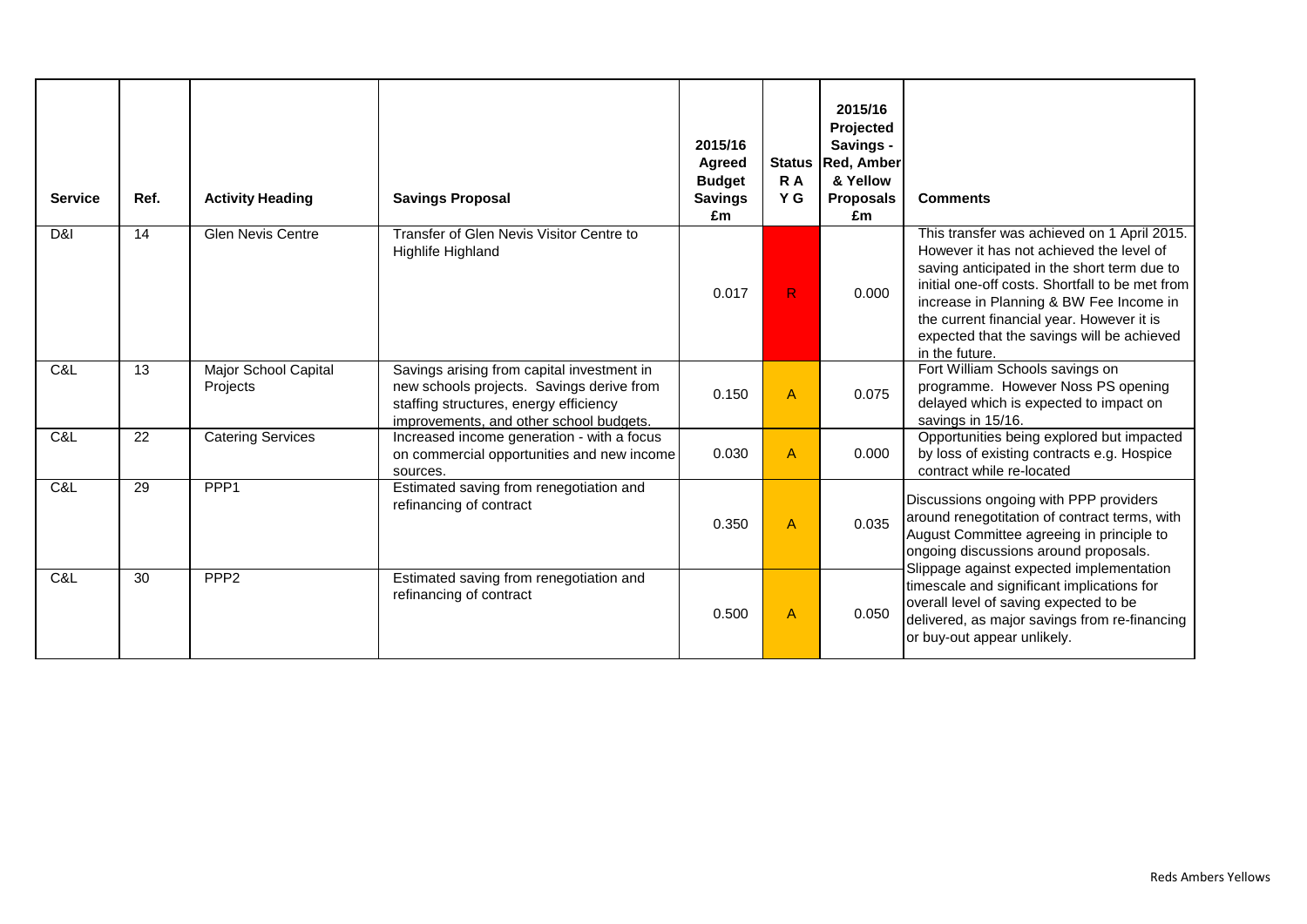| <b>Service</b> | Ref.            | <b>Activity Heading</b>                             | <b>Savings Proposal</b>                                                                                                                                                                                  | 2015/16<br>Agreed<br><b>Budget</b><br><b>Savings</b><br>£m | <b>Status</b><br>R A<br>Y G | 2015/16<br>Projected<br>Savings -<br><b>Red, Amber</b><br>& Yellow<br><b>Proposals</b><br>£m | <b>Comments</b>                                                                                                                                                                                                                                                                                                                                                                                                                                                                                                        |
|----------------|-----------------|-----------------------------------------------------|----------------------------------------------------------------------------------------------------------------------------------------------------------------------------------------------------------|------------------------------------------------------------|-----------------------------|----------------------------------------------------------------------------------------------|------------------------------------------------------------------------------------------------------------------------------------------------------------------------------------------------------------------------------------------------------------------------------------------------------------------------------------------------------------------------------------------------------------------------------------------------------------------------------------------------------------------------|
| C&L            | $\overline{36}$ | Schools with continuous<br><b>DSM</b> deficit       | Management action to address those schools<br>which exceed the DSM deficit carry forward<br>limits and require a budget top up (this<br>represents removal of all budget provided for<br>budget top-ups) | 0.250                                                      | $\mathsf{A}$                | 0.125                                                                                        | The continuous deficit has built up over<br>several years and it is difficult to remove<br>completely in 12 months. A staged<br>approach has been adopted and Head<br>Teachers are making significant progress.<br>However the overspend is largely teacher<br>salaries, and the agreement with the<br>Scottish Government to maintain absolute<br>teacher numbers across the Council meant<br>that changes could not be progressed as<br>quickly as expected and not prior to the<br>annual census in September 2015. |
| C&L            | 37              | Schools staffing budgets -<br>centrally held        | Remove contingency budget for teaching<br>staffing costs traditionally met centrally (this<br>represents 100% removal of this budget)                                                                    | 0.175                                                      | $\overline{A}$              | 0.050                                                                                        | Similar to C&L 36 the delay in fully<br>achieving the saving is partly due to the<br>requirement to maintain teacher numbers.<br>In addition there is a wider change<br>management process linking to supply and<br>vacancy cover arrangements based around<br>current timetables and delivery models. As<br>the service moves to new delivery models<br>(number of schools, number of teachers,<br>shape of the curriculum) there will be a<br>lower requirement for supply cover.                                    |
| C&L            | 47              | Management of Secondary<br><b>School Facilities</b> | Transfer of management of secondary school<br>community use to HLH                                                                                                                                       | 0.017                                                      | $\overline{A}$              | 0.000                                                                                        | This savings proposal is now being<br>incorporated within a wider review of school<br>lets. An initial pilot at Lochaber has now<br>been implemented but saving is currently<br>'amber' until further work is undertaken to<br>assess savings opportunities.                                                                                                                                                                                                                                                           |
| CEO            | 5               | <b>Corporate Communications</b>                     | Income Generation                                                                                                                                                                                        | 0.006                                                      | $\overline{A}$              | 0.006                                                                                        | Income target adjusted at the start of the<br>year. However, under-acheivement of<br>previous years' income targets mean that<br>there will still be a pressure.                                                                                                                                                                                                                                                                                                                                                       |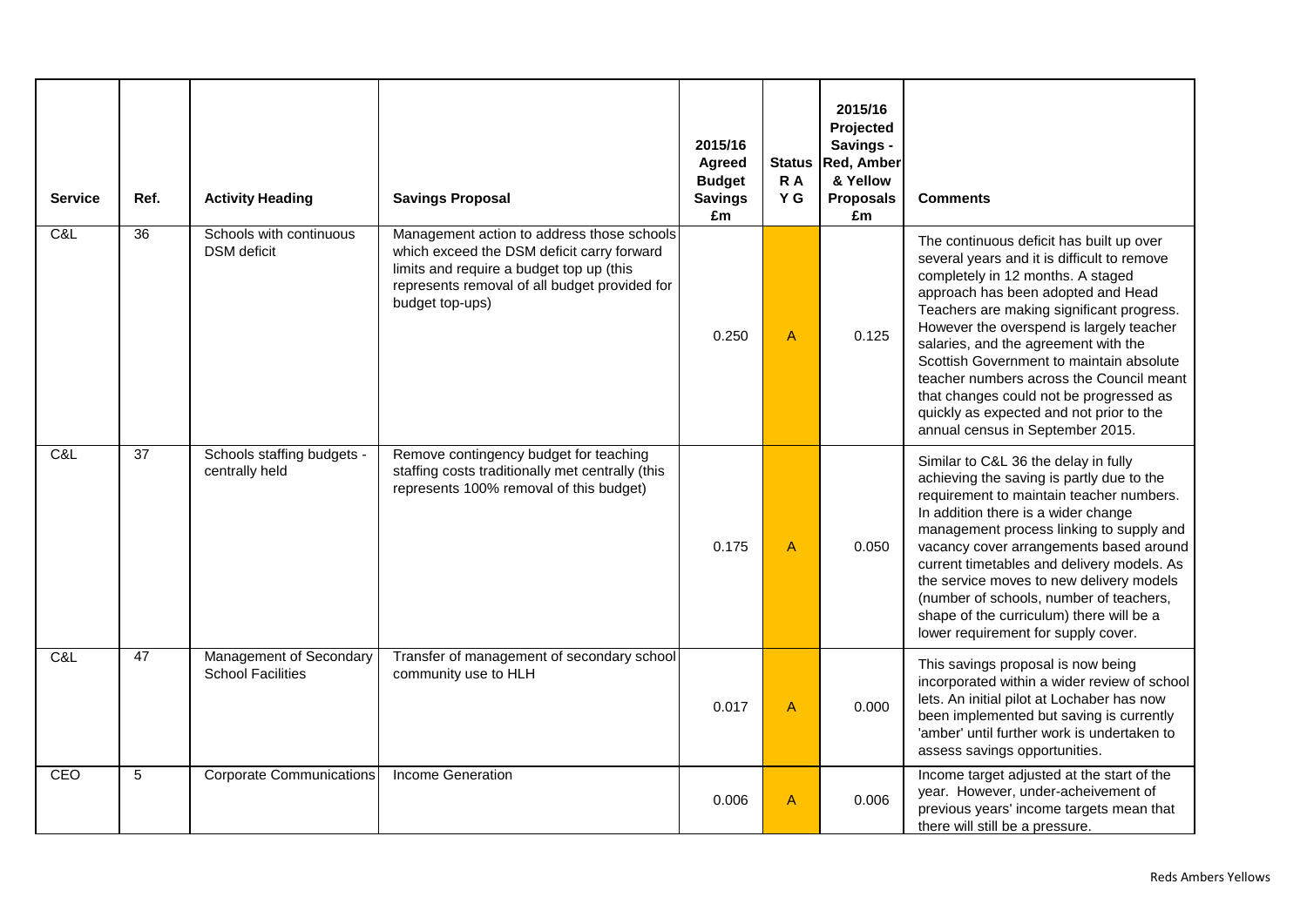| <b>Service</b> | Ref. | <b>Activity Heading</b> | <b>Savings Proposal</b>                                                                                                                     | 2015/16<br><b>Agreed</b><br><b>Budget</b><br><b>Savings</b><br>£m | <b>Status</b><br>R A<br>Y G | 2015/16<br><b>Projected</b><br>Savings -<br>Red, Amber<br>& Yellow<br><b>Proposals</b><br>£m | <b>Comments</b>                                                                                                                                                                                              |
|----------------|------|-------------------------|---------------------------------------------------------------------------------------------------------------------------------------------|-------------------------------------------------------------------|-----------------------------|----------------------------------------------------------------------------------------------|--------------------------------------------------------------------------------------------------------------------------------------------------------------------------------------------------------------|
| <b>CS</b>      | 36A  | Car Parking             | Update formal Parking Orders to include<br>charging on Sundays for all city centre car<br>parks and the Rose St MSCP, plus Fort<br>William. | 0.095                                                             | $\mathsf{A}$                | 0.095                                                                                        | Assumed increase in charges will achieve<br>their target, however not guaranteed at this<br>point in the year                                                                                                |
| CS             | 36E  | Car Parking             | Review charging structure for the Rose<br>Street multi-storey                                                                               | 0.210                                                             | $\mathsf{A}$                | 0.210                                                                                        | Assumed increase in charges will achieve<br>their target, however not guaranteed at this<br>point in the year                                                                                                |
| C&L            |      | <b>Court Reports</b>    | Introduce charging for identified court reports<br>undertaken by social workers, for example<br>step-parent adoptions                       | 0.010                                                             | Y                           |                                                                                              | New income stream going ahead as<br>intended- just slight uncertainty over<br>whether actual level of income will be<br>denerated                                                                            |
| C&L            | 27   | School Lets             | Additional income generation from more<br>consistent application of the existing 2009<br>school lets policy                                 | 0.020                                                             | Y                           |                                                                                              | Some drop off in level of letting activity<br>occuring as charges have increased. Will<br>be considered as part of review of school<br>lets charging policy, to review what<br>remedial action can be taken. |

| 0.772 | 0.030 |
|-------|-------|
| 1.783 | 0.646 |
| 0.030 | 0.000 |
| 2.585 | 0.676 |